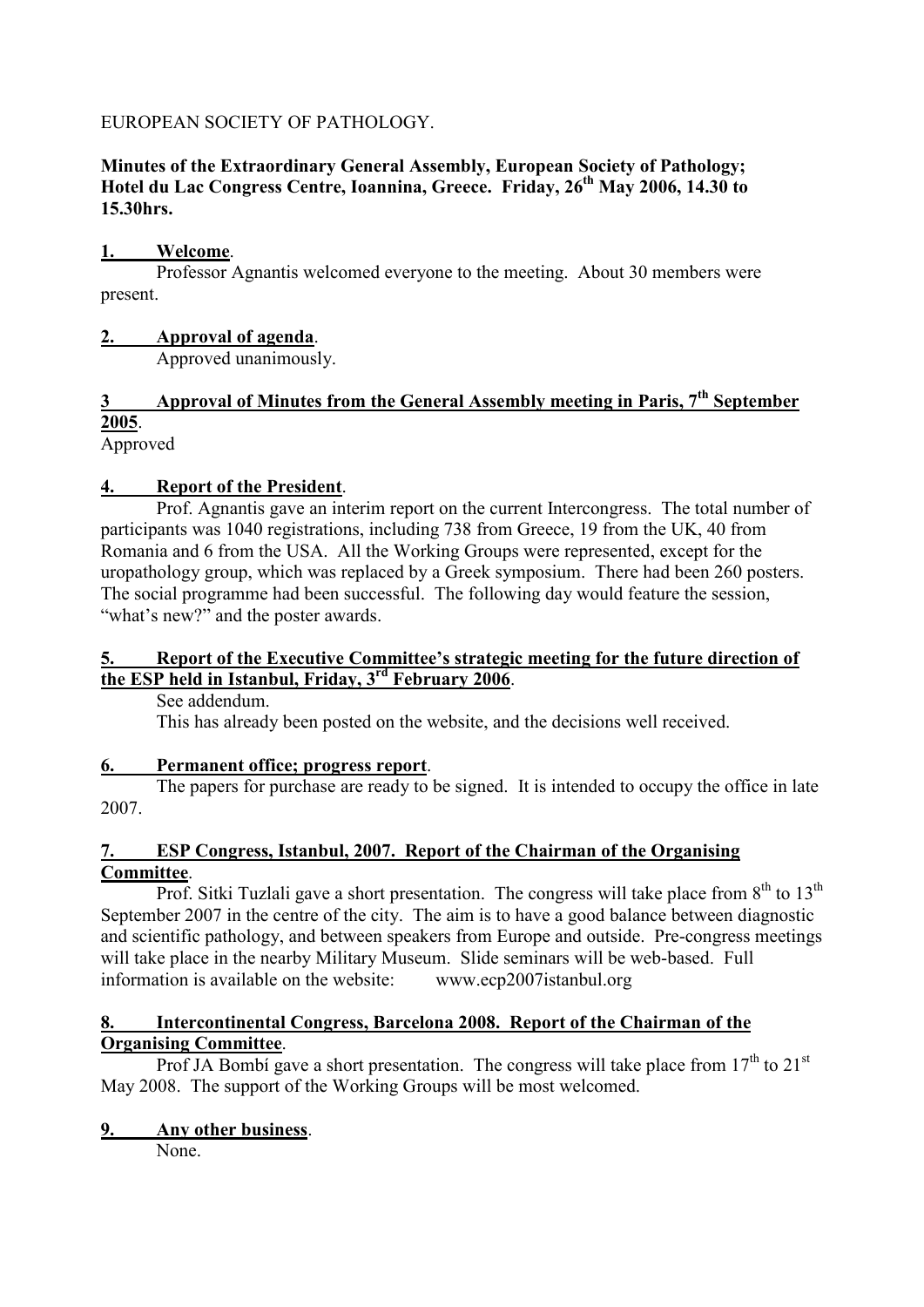## **10. Date and place of next General Assembly:**

During the next European Congress of Pathology, Istanbul, Wednesday, 12<sup>th</sup> September 2007.

## **Signed**:

Niki Agnantis, President of the ESP.

Roderick HW Simpson, Secretary of the ESP.

# **Addendum to item 5. Report of the Executive Committee's strategic meeting for the future direction of the ESP**.

The meeting took place in Istanbul on Friday,  $3<sup>rd</sup>$  February 2006. A wide ranging discussion was summarized by 21 points:

## **Summary points**:

- 1. The ESP is primarily a scientific (and educationally) orientated society.
- 2. Agree to move to annual congresses. The timeframe will be in about 5 years time.
- 3. Closer coordination with UEMS and EAPCPD.
- 4. Develop the professional organisation necessary to achieve 2 and 3.
- 5. Executive Committee members all should have specific portfolios to be detailed soon.
- 6. Optimise the role of the National Societies of Pathology in the ESP.
- 7. The survey drawn up by Profs. Bosman and Wells will be sent out.
- 8. An office will be acquired in Brussels, and a Business Administrator (non-medical) appointed, as well as a Congress Coordinator (medically qualified pathologist) who will be an additional officer of the Society with a place on the Executive Committee.

9. The ESP will bear full scientific and administrative responsibility for the Annual Congresses.

10. Five days is the correct duration for the Annual Congress.

11. More time will be allocated at the Annual Congresses for mechanisms of disease and molecular pathology.

- 12. Quality time will be allocated for free presentations at the Annual Congress.
- 13. Redefine the tasks and modalities of the Working Groups.
- 14. An independent Scientific Committee will assist the Congress Coordinator.
- 15. More should be done within the ESP for Residents and young pathologists.
- 16. The distribution of documentation should mainly be web-based. One member of the Executive Committee will be allocated a portfolio particularly to look after the website.

17. A new ESP logo will be considered by an Executive Committee member with a portfolio for public relations.

18. There is a need for better visibility and marketing of the ESP and its excellent courses. One Executive Committee member will have a portfolio for education.

19. The website will be redeveloped by the ESP Business Administrator, Executive Committee member with a portfolio for public relations, Springer Verlag and the current website coordinator (Bjørn Risberg).

20. Virchows Archiv: a name change to European Journal of Pathology was considered. There is a need better to define the identity of the journal and its editorial policy. These issues need to be discussed with the editor (Heinz Höfler) - in particular, any effect on the impact factor.